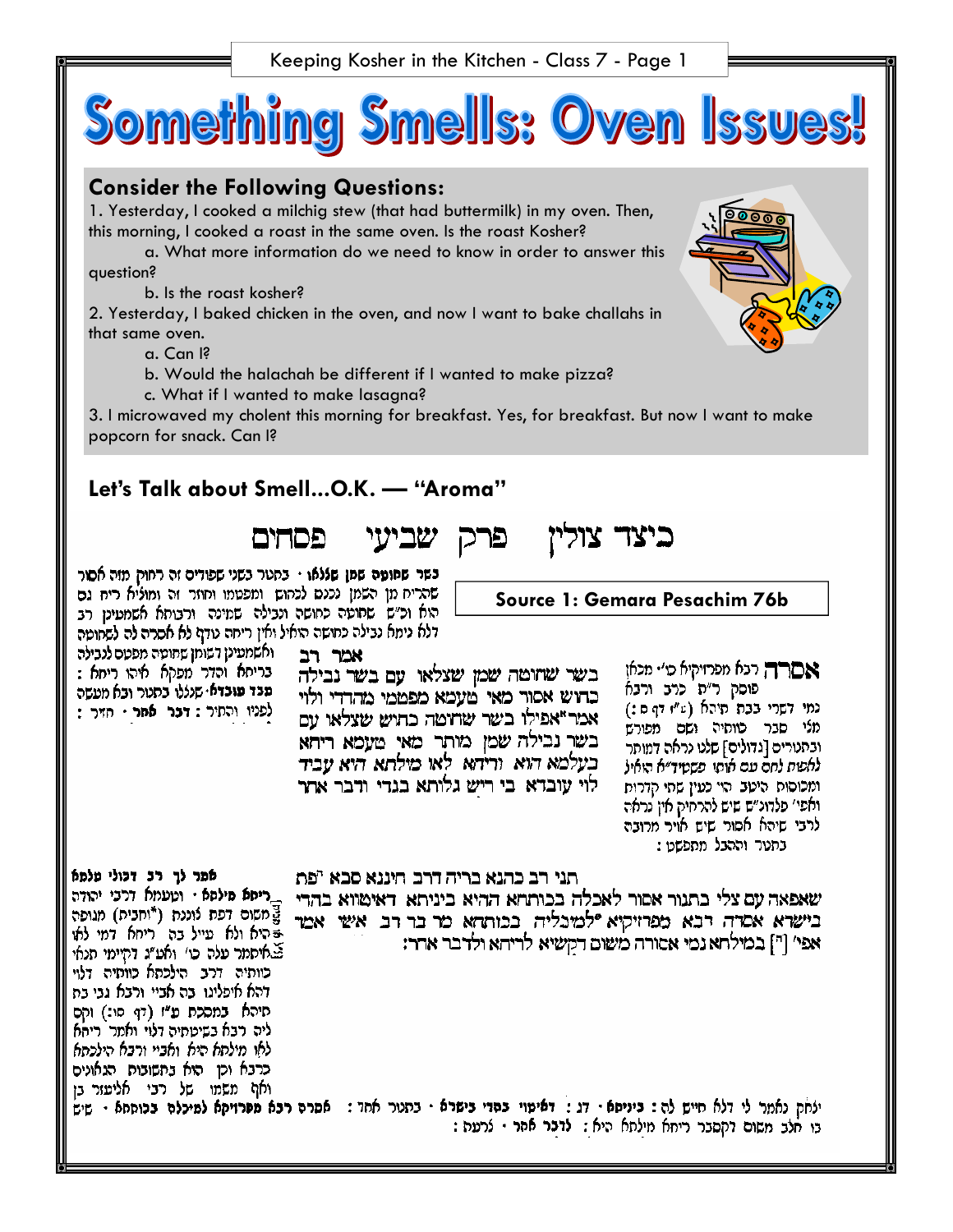**Source 2: Beis Yosef on Shulchan Aruch Yoreh Deah 97** 

# יורה דעה צז הלכות בשר בחלב

גוב) והרא"ש נפרק נתרא דע"ו (סי ח) הניא דנרי רש"י ודנרי רנינו תם ולא הכריע ביניהם ורבינו כתב בסימן ק״ח שמסקנת הרא״ש כרבינו

תם ולא ידעתי מנין לו ואפשר שטעמו מפני שהביא דבריו לבסוף. והרי״ף בפרק גיד הנשה (לג:) פסק כלוי דאמר ריחא לאו מילחא היא מיהו כתב דעד כאז לא שרי לוי אלא בדיעבד אבל לא לכתחלה דהא שללאו האמר ולא קאמר לולין לכתחלה וכתב עוד דהא דתני רב כהנא פת שאפאה עם הללי אסור לאכלה עם הכותח וההיא ביניתא דאיטויא בהדי בישרא ואסרה רבא מפרזקייא למיכלה בכוססא לאו כרב בלחוד אסרה אלא אפילו כלוי אסירי למיכלינהו בכוחח מאי טעמא כיון דשרי למיכלינהו בלא כוחחא אי שריח להו למיכלינהו בכוסחא אישתכח כמאן דשרי לאטוויי בשר שחוטה בהדי נבלה לכתחלה.

ודעת הרמצ"ם כדעת הרי"ף שכתב בפט"ו מהלכות מאכלות אסורות (הל"ג) אין לולין בשר שחוטה עם בשר נבלה או בהמה טמאה בחנור אחד ואע״פ שאין נוגעין זה בזה ואם ללאן הרי זה מותר ואפילו היתה האסורה שמנה הרצה והמוסרת רזה שהריח אינו אוסר אלא טעמו של איסור ובפ״ט (הכ״ג) כתב פת שאפאה עם הללי ודגים שללאן עם הבשר אסור לאכלן בחלב ע״כ. ולענין הלכה כיון שהרי"ף והרמנ"ס ורוב המורים

מסכימים לדעת אחת הכי נקטינן להתיר בדיעבד אבל לכתחלה אסור לללותם בתנור לר:

קדושה, הלכות מאכלות אסורות פט״ו

בית יוסף

אֵין צוֹלִין בְּשֵׂר שְׁחוּסָה עִם בְּשַׂר וְבִלְה אוֹ בְהֵמָה טְמֵאָה לנ בְּתַנּוּר אֶחָד, וְאַף־עַל־פִּי שֵׁאֵין וּוֹגְעִין זּיִּ זֶה בָזֶה; וְאִם צְלָאָם – הֲרֵי זֶה מֻתָּר ; וַאֲפִלּוּ הָיְתָה הָאֲסוּרָה שְׁמֵנָה הַרְבֵּה וְהַמְּתֶרֶת רְזָה – שֶׁהָרֵיחַ אֵינוֹ אוֹסֵר קּיּ וְאֵין אוֹסֵר אֲלַא טַעְמוֹ שֶׁל אִסּוּר.

קדושה, הלכות מאכלות אסורות פ״ט

פַּת שֶׁאֲפַאָה עִם הַצָּלִי זִּיּו, וְדֵגִים שֶׁצְלַאַם עִם הַבַּשַּׂר זִיּוּ – כנ אָסוּר לְאָכְלָן בְחָלָב קִיּה. קְעָרָה שֶׁאָכְלוּ בְהֹ בָּשָׂר קִיטּ וּבִשְּׁלוּ קִי בָה דָּגִים – אוֹתָם הַדָּגִים מֻתָּר לְאָכְלָם בְּכְתַּח קי×.

**Source 3-4 : Rambam Laws of Forbidden Foods, 15:33 and 9:23** 

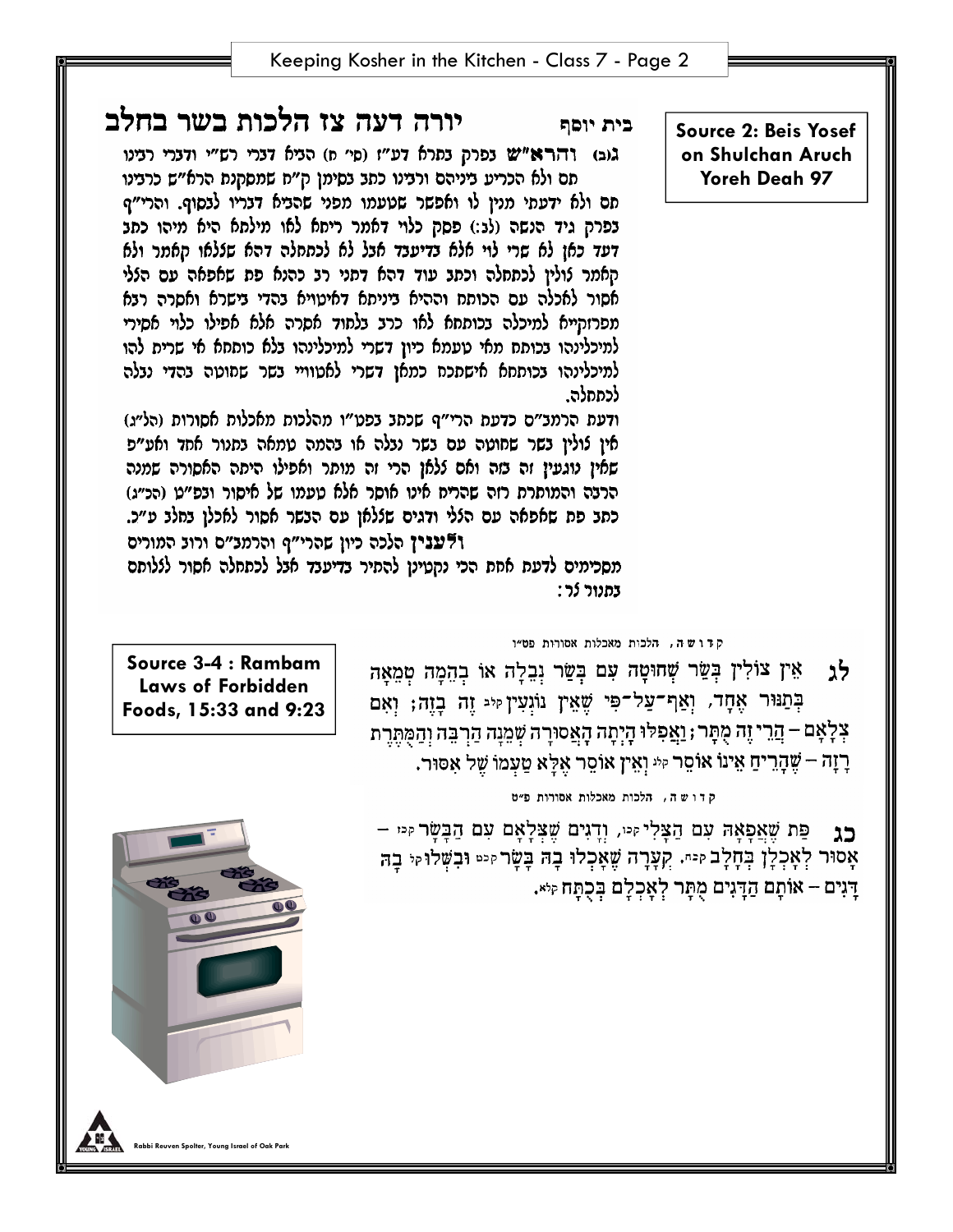### םימן קח שלא לאפות היתר ואיסור בתנור אחד. וכו ז' סעיפים:

א) א א אין צולין בשר כשרה עם (א) א א  $h$  (א) בשר נבילה או של בהמה טמאה (א) בתנור אחד ואף על פי שאין נוגעים זה בזה כ) ואם צלאן הרי זה וב) מותר ואפילו היתה האסורה שמינה הרבה והמותרת רזה (ב) ג) ובו כ ואם התנור גדול (6) נג שמחזיק שנים עשר עשרונים (ג) 7 ופיו פתוח. מותר לצלותם בו וגז ובלבד שלא יגעו זה בזה ודן 6 ואם אחד מהם מכוסה בקערה או בבצק וכיוצא בו מותר לצלותם אפילו בתנור קטן ופיו סתום:

הגה ד) והן והוא הדין וד) לבשר עם חלב נמי דינא הכי (טור בן סיתן צ׳׳ז). וּחַ וכוהגין להחמיר לכתחלה אפילו בתכור גדול (ג) ובדיעבד להקל אפילו בתכור (ה) קען גן (ארוך כלל ל״ט דלא כב״י ובתשובת ר״י תינץ ובהגהת ש״ד ואגור בשם תהרי״ל וטור בשם רשב״א שכן הסכמת רוב המורים והוא שיטת רש״י וה״ג ורי״ף ורתב״ם): ה) [ז] ד ואם אפה פת עם בשר אסור (ו) לאכלו עם חלב אם יש לו פת אחר (שם) וַחּן וֹכן אם גוי אפה פת עם איסור ו) אסור וז) לקכות אותו פת אם יש פת אחר דכל זה מהרי לכתחלה אבל אם אין לו פת אחר בריוח ו1 מותר בשניהם (ד) דזה מקרי לענין זה דיעבד (אגור בשם ר״י מולין) ו וין יש אומרים דאין מתירין ריחא אפילו בדיעבד אלא אם כן התנור פתוח קלת מן הלד ז) או למעלה במקום שהעשן יולא (שם בארוך) ה) [יא] ובמקום הפסד אין להחמיר בדיעבד (מ כן נראה מהפוסקים וכ״פ ב״י) אפילו סתום לגמרי מ) [יב] ואס האיסור דבר (ח) חריף [יג] ה וכל שכן אם ההיתר דבר חריף ריחא מלתא היא וה) ואפילו בדיעבד אסור אם שניהם מגולים וידן אבל אם אחד מהם מכוסה י) א) אפילו בבלק בעלמא (ט) מותר (מרדכי פ׳ ג״ה ואו״ה): [טוּן אָם אפו או ללו איסור]

**Source 5: Shulchan Aruch Yoreh Deah 108** 

ויג) קטן והוא סתום והאיסור וההיתר מגוליו תוד התנור (ד״מ נשם הגהת סמ״ק ונשם תוספות ענודה זרה דף ס״ו ע״ב) טו) וכבן ויש אומרים שאין (ד) לחלק (ד״מ בשם מרדכי) ב ובמקום הפסד יש לסמוד אדברי המהיליו: ועייו להמו סוף סימו קי״ח אם יש להחמיר לכתחלה לשלות שתי קדירות ואחת מהו של איסור על הכירה או לללות איסור אלל היתר:

ב ומזו במה דברים אמורים בצלי מז) : אבל אם בא לבשלם בקדרה זה לעצמו וזה לעצמו אפילו בתנור קטן <sub>י]</sub> ופיו<sup>0</sup>סתום מותר

ואף על פי שפי הקדרות (טו) מגולה: הגה יז) וכדן ודוקא שהתנור פתוח קלת אבל אם הוא סתום מכל הלדדים כדרך שמטמינים החמיו ללורך שבת אסור (מהרי״ו סימן מ״ד ואו״ה והגהת ש״ד בשם מהר״מ) ז ואפילו בדיעבד יש מחמירין ואוסריו אם האיסור וההיתר מגולה (כך משמע בהגהת ש״ד) יח) [כה] יאן ובמקום הפסד (טז) מרובה יש להקל:

"If one were to cook prohibited and permitted meat under the same covering (machavat), uncovered, they are both prohibited, and similarly if one cooks milk and meat [under the same covering]. If, however, one were to cook them CONSECUTIVELY, the kosher meat is unaffected (ein la-chush) unless the covering absorbed "sweat" from both of them, in which case even if they are cooked one after another if they were both uncovered they are both prohibited, similar to the case of the pot cover..."

> והיתר תחת מחבת אחת מגולין אסור (תוספות) אפילו בדיעבד (שם בארוך) [11] והוא | הדין אם אפו בכי האי גוונא פת עם בשר יא) אסור לאכלו ו׳) בחלב וש״ד סימן ס׳ ותהרא״י) יב) [יז] אבל (ב) בזה אחר זה אין לחוש (תשובת מיימוניות סוף הלי מ״א ותשובת ר״י ואו״ה) [יח] אלא אם כן ויא) הזיע המחבת משניהם דאז אסור אפ**י**לו| <u>בזה אחר זה אם היו שניהם מגולין דהוי ככיסוי של קדרה| (ד״ע זן ממשמעות</u> הרא״ש סימן צ״ג) כדלעיל סימן צ״ג: יג) יש אומרים דכל מקום דאמריטן ריחא מלתא ואוסר בדיעבד היינו דוקא דליכא ששים מן ההיתר נגד האיסור אבל בדאיכא ששים מן ההיתר (ו) אפילו בכל מה שבתנור מבטל האיסור (שם בארוך כלל ל״ט די״ח) [ים] וללורך (יב) הפסד יש לנהוג כן: [כ] יש אומרים דאיסור האוסר במשהו כגון חמץ בפסח ריחא מלתא ואוסר אפילו בדיעבד יד) [כא] אם התנור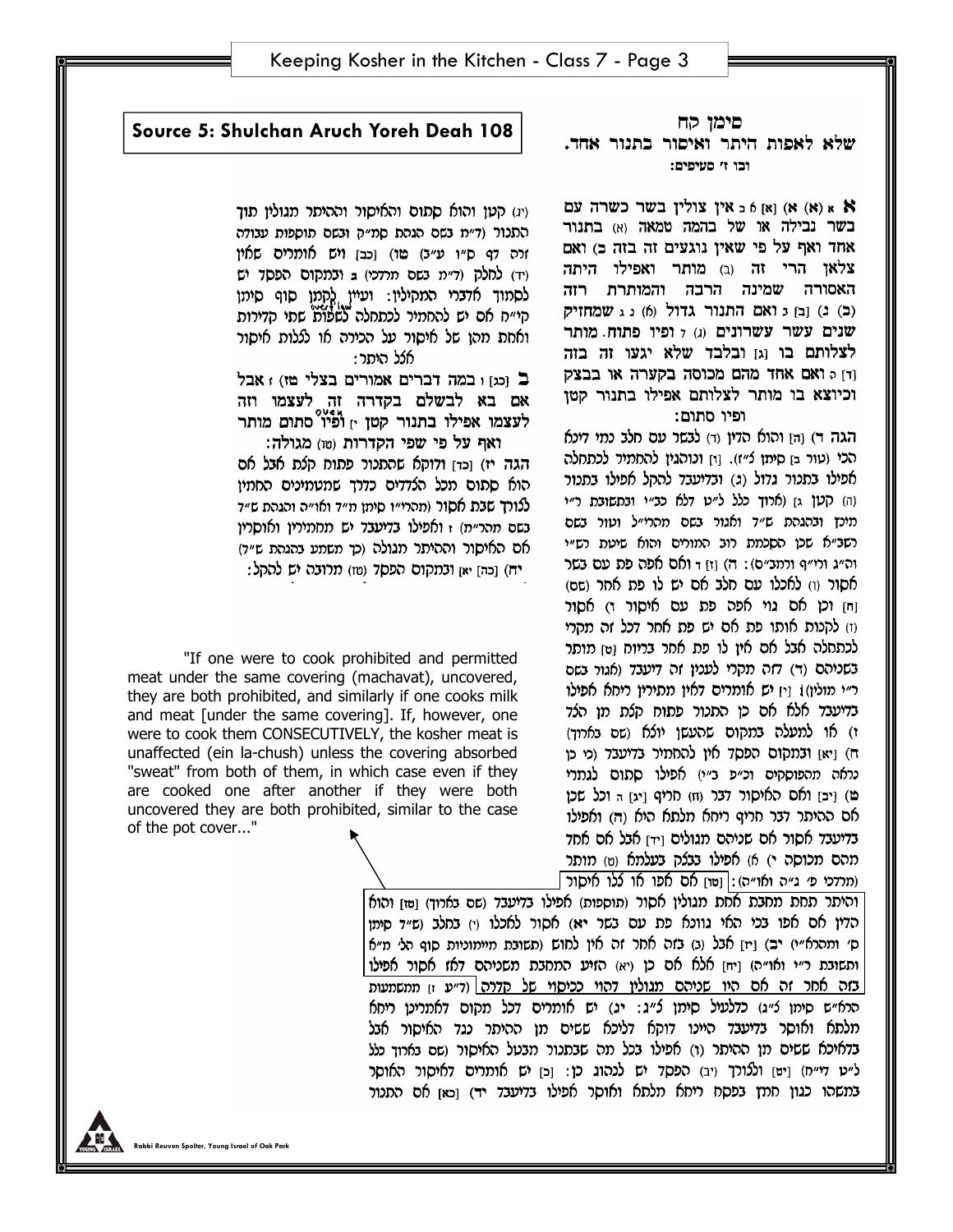### **Reicha – Halakhic Conclusion:**

The Rishonim debate whether the halakha is in accordance with Rav or Levi. While Rabbeinu Tam (Tosafot Pesachim 76b s.v. Asra) accepts Rav's opinion, the majority of Rishonim rule that reicha is "lav milta," and as such cannot prohibit another substance.

The Shulchan Arukh (YD 108:1) also rules in accordance with Levi and writes that while one should not intentionally roast kosher and non-kosher meats together, after the fact, the kosher meat is still permitted.

Regarding ovens, as reicha applies only to simultaneous baking or roasting, there should be no halakhic obstacle to cooking meat in a clean, dairy oven, or even in a clean non-kosher oven! However, as we shall see, there is another concern - zei'a (steam).

Found online at http://www.vbm-torah.org/archive/kashrut/22ovens1.rtf

## **What About Steam?**



**Source 6: From** 



## **שו"ת הרא"ש כלל כ סימן כו**

בני, שיחיה. ששאלת, על אלפס חולבת, אם יכולין לתת

**Source 7: Responsa of Rosh** 

למטה בכירה תחת קדרה של בשר; נראה לי שאסור, ואפילו בדיעבד אם נעשה, הייתי אוסר הקדרה, כי הזיע העולה מן האלפס הוא כמו חלב. כדתנן בפ"ב דמכשירין: מרחץ טמאה (של מים שאובין), זיעתה טמאה וטהורה (כגון של מי מעין) בכי יותן; בריכה שבבית והבית מזיע מחמתה, אם טמאה, זיעת כל הבית שמחמתה טמאה. ועוד שנינו התם: זיעת האדם טהורה; שתה מים טמאים והזיע, זיעתו טהורה; בא במים שאובין והזיע, זיעתו טמאה. מכל הלין שמעינן, דזיעה היוצאת מן הדבר חשובה כאותו דבר. נמצאת זיעת האלפס חולבת, היא כחלב, והוה ליה כטיפת חלב שנפלה על קדרה מבחוץ, שאוסר הקדרה;

> **Source 9: Mishnah Machshirin Chapter 2**

**Source 10: Shulchan Aruch Yoreh Deah 97** 

מכשירין פרק ב׳ משנה א׳ זֵעֲת כָּתִּים, בּוֹרוֹת שִׁיחִין וּמְעָרוֹת – טְהוֹרַה. זֵעֲת

הַאֲדָם – טְהוֹרָה. שָׁתָה מָיִם טְמָאִים וְהֶזִיעַ – זֵעָתוֹ מְהוֹרָה. כָּא בְמָיִם שָׁאוּבִים וְהָוִיִץַּ – זַעַּתוֹ מְמֵאֵה. נסְפָּג וְאַחַר כָּךְ הָזִיּץַ – זָעָתוֹ מְהוֹרָה. משנה ב'

מַרְחַץ מְמָאָה – וֵעֲתָהּ מְמָאָה: וּטְהוֹרֵה – בְּכִי יְתַּן. הַבְּרֵכָה שָׁבֵּבֵיִת, הַבֵּיִת מֵזִיעַ מִחֲמָהָה: אִם טִמָאָה – זַעַת כַּל הַכֵּיָת שָׁמֶחַמַת הַבְּרֵכָה טְמֶאֶה.

# יורה דעה צב הלכות בשר בחלב

ח ולטן ¤מחכת של חלב שנתנו בכירה תחת קדירה של בשר \*)(ו) הזיעה עולה ונבלע בקדירה ואוסרתה : הגה אם היה חלב במחבת בעינן ס׳ בתבשיל שבקדירה נגד החלב שבמחבת (ד״ע) וכל זה מיירי שהמחבת מגולה והזיעה עולה מן המאכל עלמן לקדירה שעליה (ארוך) וגם מיירי שהוא בקרוב כל כך שהיד סולדת בזיעה במקום שנוגע בקדירה [מ] אבל אם אין היד סולדת בזיעה הכל שרי ולכן חולין בשר לייבש על קדירות של חלב ולא חיישינן לזיעה שעולה (פסקי מהרא"י סימן ק"ג) וכן אם המחנת מכוסה הכל שרי (בט) מידי דהוי [מא] אשתי קדירות (ל) נוגעות זו נזו דאין אוסרין זו את זו בנגיעה כל שכן בזיעה (מרדכי פרק כ״ה) מיהו לכתחלה יש ליזהר בכל זה (הגהות ש״ד):

**Spolter, Young Israel of Oak Park**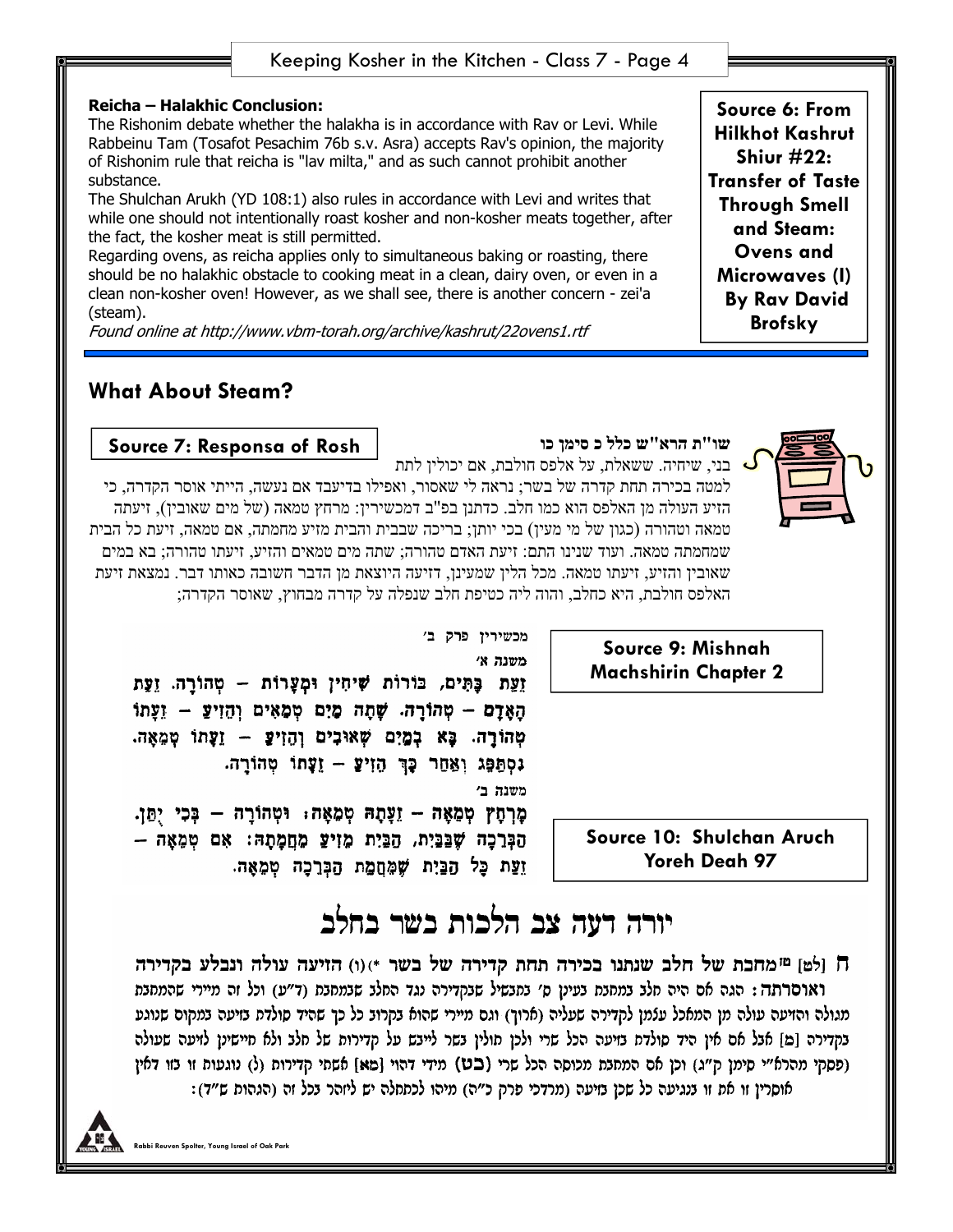**Source 11: Igros Moshe Yoreh Deah 40** 

## אגרות פימן מ

## בעניו תנורי הגעו שבמרינתנו לעניו חשש ויעה

י"ד תמוז תשי"ד.

מע״כ ידידי הנכבד מהר״ר חיים שלאס שליט״א שלו׳ וברכה.

הנה בתנורי הגעז שבמדינה זו אם יש חשש זיעה בבשלו תבשיל של בשר מגולה לאסור לבשל אח״כ תבשיל של חלב מגולה

ולכן אם היה זיעה אין להתיר לבשל תבשיל בשר ותבשיל חלב מגולין אף בזה אחר זה לזמן מרובה. אבל מסופקני אם חוששין בסתמא לזיעה אסור אפילו בזה אחר זה אם היו שניהן מגולין, אבל ביבש ממש משמע שלא מסתפק כלל ומתיר משניהם. אבל אפשר דבתגורים אלו שסתומים בגג וכותלים ודאי מזיע או שיותר גוטה שיזיע. ולכן

יש להחמיר למעשה שלא לבשל בהתנור קדירות מגולות. ובדיעבד כיון שהוא ספק איז לאמור אם

יורה דעה

コひわ

היה אחר המעל״ע דהבליעה היא נו״ט לפגם ומצד חשש שמא גפל מהזיעה שבעין איזה טפות הוא יותר מששים לפי המסתבר יותר וכיון שהוא רק ספק איכא ס״ס שמא לא היה זיעה כלל ואף אם היה זיעה שמא נפלו רק טפות שאיכא ששים נגדם כהמסתבר.

והנה אם לא נתבשל בתנור קדדות בדבר לח אלא שאפו או בשלו דברים יבשים שהם אוכליז בלא משקין איתא בפמ״ג בהקדמה לאו״ח בהנהגות השואל עם הגשאל בסדר שני סעי׳ ל״ז דזיעת אוכלין אינו אוסר ובחלב מהותך נמי מצדד להיתר שאין זיעתו אוסר ע״פ הרמב״ם דבפ״ז מטומאת דלשון הרמ״א בסי׳ ק״ח סעי׳ א׳ שכתב בזה אחר<br>בדי היי הראשון הרמ״א בסי׳ ק״ח סעי׳ א׳ שכתב בזה אחר אוכלין זו אבל כווב בלשון אפשר לשמטופע.<br>זה אין לחוש אא״כ הזיע המחבת משניהם דאו לדינא והובא גם בפ״ת סי׳ צ״ב סק״ו בלשון אפשר משמע דבסתמא אין לחוש לויעה אא״כ ידוע דהויע<br>משמע דבסתמא אין לחוש לויעה אא״כ ידוע דהויע - בברור וא״כ באפו ובשלו רק דברים יבשים יש להתיר לדידיה בזה אחר זה אף בהזיעו. ומ״מ למעשה בודאי הזיעו יש להחמיר אבל בסתמא אין לחוש לשמא הזיעו בדברים יבשים ומותר בסתמא בזה אחר זה.

**Source 12: From Hilkhot Kashrut Shiur #23: Transfer of Taste Through Smell and Steam: Ovens and Microwaves (2) By Rav David Brofsky** 



## **Modern Ovens and Zei'a:**

 As mentioned above, the question one must ask is how similar are our ovens to the Rema's scenario of a "machavat," which he equated to a pot cover.

 The Arukh Ha-shulchan (108) writes that the Rema was concerned with thick steam. However, our ovens, which are generally large and ventilated, do not produce such steam and therefore the zei'a should not pose a problem. Rabbi Jachter records that this is also the position of Rabbi Herschel Shachter (a Rosh Yeshiva and Rosh Kollel at Yeshiva University).

 Unlike microwaves, in which the wall actually becomes damp after a liquid is cooked, ovens simply do not contain enough steam to mimic the effect of the pot cover.

 If so, then one is certainly permitted to consecutively cook meat and dairy uncovered in the same oven, as long as the oven is clean (to prevent reicha issues). Needless to say, a pareve food cooked in a dairy oven should be considered

**Rabbi Republem Spolter, Young Israel of Oak Park**